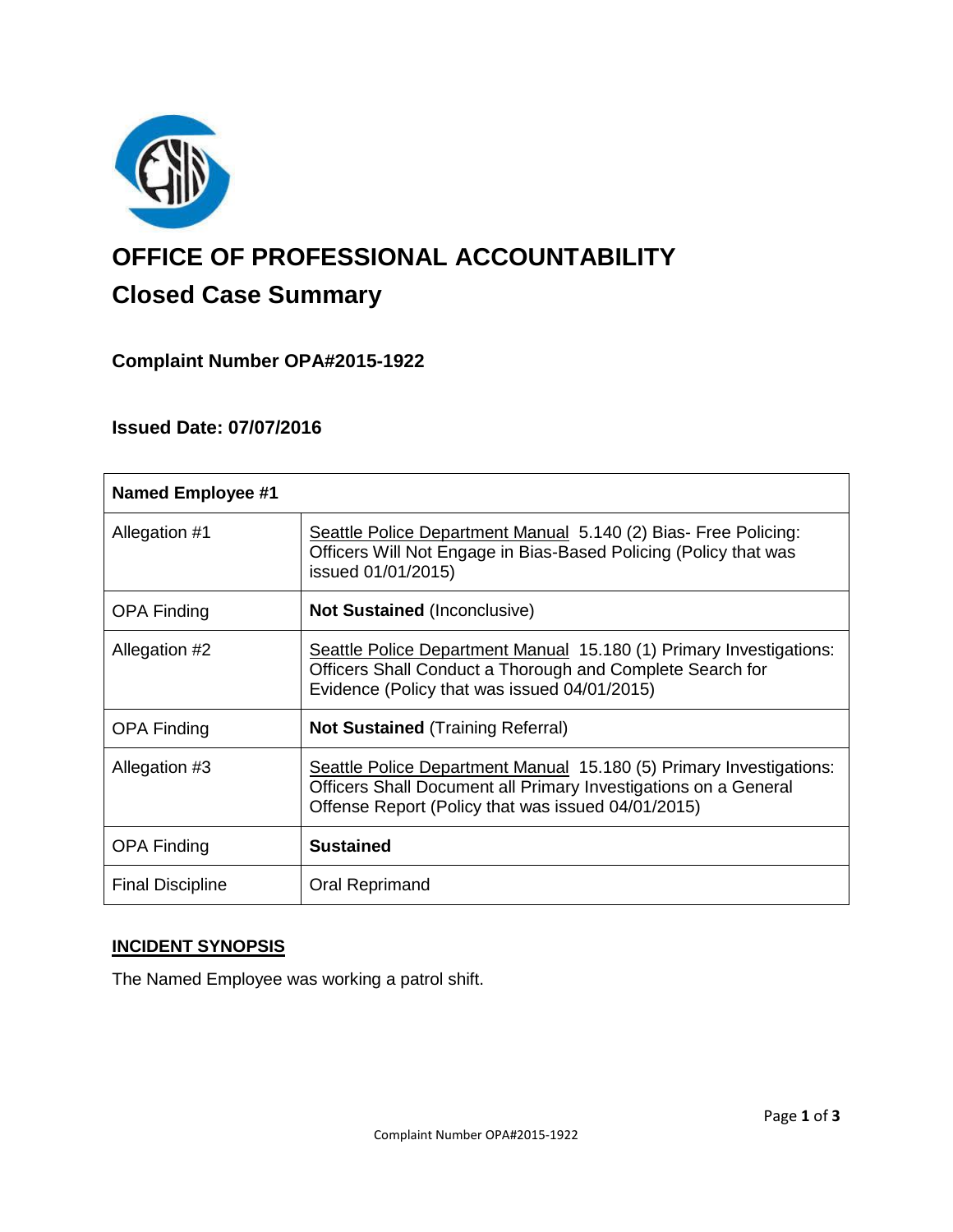## **COMPLAINT**

The complainant alleged that the Named Employee failed to investigate an assault he reported to the Named Employee, and that the Named Employee was biased against him. OPA added an allegation that the Named Employee did not document that complainant's claim of an assault on a General Offense Report.

## **INVESTIGATION**

The OPA investigation included the following actions:

- 1. Review of the complaint memo
- 2. Review of In-Car Video (ICV)
- 3. Search for and review of all relevant records and other evidence
- 4. Interview of witness
- 5. Interview of SPD employees

# **ANALYSIS AND CONCLUSION**

The complainant alleged the Named Employee was biased against him due to the complainant's homeless status and national origin. Specifically, the complainant alleged the Named Employee failed to adequately investigate the complainant's report of an assault because of this bias. The Named Employee denied this claim and asserted he was unaware if the complainant was homeless or his national status. It is clear the Named Employee did not investigate or document the complainant's claim he had been the victim of an assault, but there is no preponderance of evidence to either prove or disprove the claim that this failure to act was a result of bias on the part of the Named Employee.

The complainant alleged the Named Employee failed to look for security video evidence of the assault he reported to the Named Employee, even though the complainant said he told the Named Employee the location, a school, had security cameras. The Named Employee said he did not ask the school if they had security video of the location where the alleged assault took place because he (the Named Employee) knew schools don't usually have video cameras in classrooms or offices and he knows this college has video in its public areas. The preponderance of the evidence shows the Named Employee took no action to investigate or document the complainant's claim to have been the victim of an assault. The Named Employee did not seek to verify with the school whether or not they had video of the alleged assault after the complainant specifically raised the issue of potential video evidence. While it would have been better had the Named Employee done this, it was not unreasonable for the Named Employee to conclude that video cameras were not present in the area where the alleged assault took place.